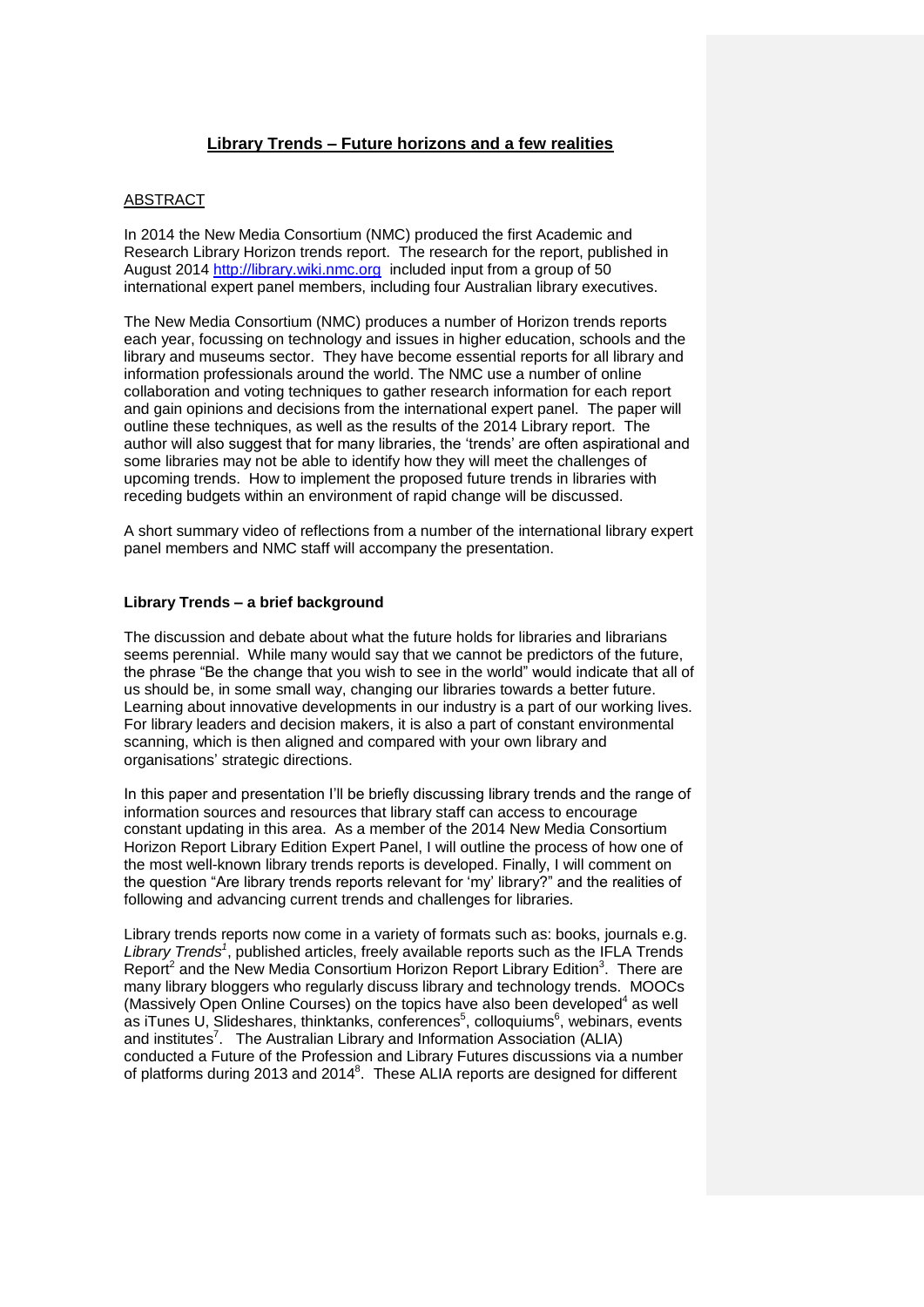library sectors; public, academic, vocational education, schools and special libraries. They cover a range of issues, trends, technologies and ways that ALIA will advocate, participate and work with libraries to advance the trends and meet the challenges within the Australian library community.

Technology trends are often the most critical and important for libraries, as it is technologies (moreso than any other aspect) that are rapidly changing and influencing library services to meet customer demands and expectations. Each country has many companies that release technology trends lists. Many of the big consultancy firms like PWC and Deloittes will release reports, often as the new year approaches. Another example from New Zealand is CORE-Ed, a consultancy based organisation which releases technology trends lists and reports with a NZ perspective. Associations such as SETDA (State Educational Technology Directors Association)<sup>9</sup> in the US and CAUDIT (the Council of Australian University Directors of Information Technology) in Australia produce reports and issues lists for the public and for members<sup>10</sup>. Gartner and Educause reports and resources are other examples of technology and education trends reports, however it should be noted that these reports are often expensive subscriptions and are closed access.

The Pew Internet and Libraries project has provided extensive and useful reports with a focus on public libraries<sup>11</sup>. While studies such as these are not yet conducted in Australia, there are many Australian comparisons that can be made relating to libraries, internet use and broadband access as a few examples. The American Library Association's Library and Information Technology Association (LITA)<sup>12</sup> is another group that provides library staff opportunities for information sharing and to explore and enable new technologies as well as hosting annual events, webinars and articles about current library technology trends.

Public libraries in Australia have worked with futurists to develop library and technology trends scenarios such as the State Library of New South Wales Bookends Scenarios<sup>13</sup>. State Library of Queensland is currently envisioning futures with its 'Vision 2017' activities<sup>14</sup>. The Public Library Victoria Network has also developed briefs for public libraries on current trends e.g. Pop-up Libraries<sup>15</sup>.

Each of these reports focus on a slightly different aspect of libraries, and also use a variety of methodologies to develop their perspectives and lists of current trends and challenges. Each provide library staff with opportunities for their particular library and sector to reflect on-.

*{There are many and varied examples of library and technology trends reports and information. This is not meant to be a comprehensive list, rather a brief summary.}*

## **The NMC Horizon Reports**

The New Media Consortium (NMC) is an organisation formed in 1993 by a group of hardware manufacturers, software developers, and publishers. The NMC has always focused on the future and the implications of emerging technology for schools, museums, universities, and society. NMC members include schools, universities, colleges, libraries and museums and partners have also included Educause, JISC and the Institute of Museum and Library Studies (IMLS).

In 2003, the NMC launched the first Horizon Report research cycle. Each year, the higher education, schools K-12, museum, and regional editions of the NMC Horizon Report $\frac{16}{16}$  identify important developments, technologies, challenges and trends. The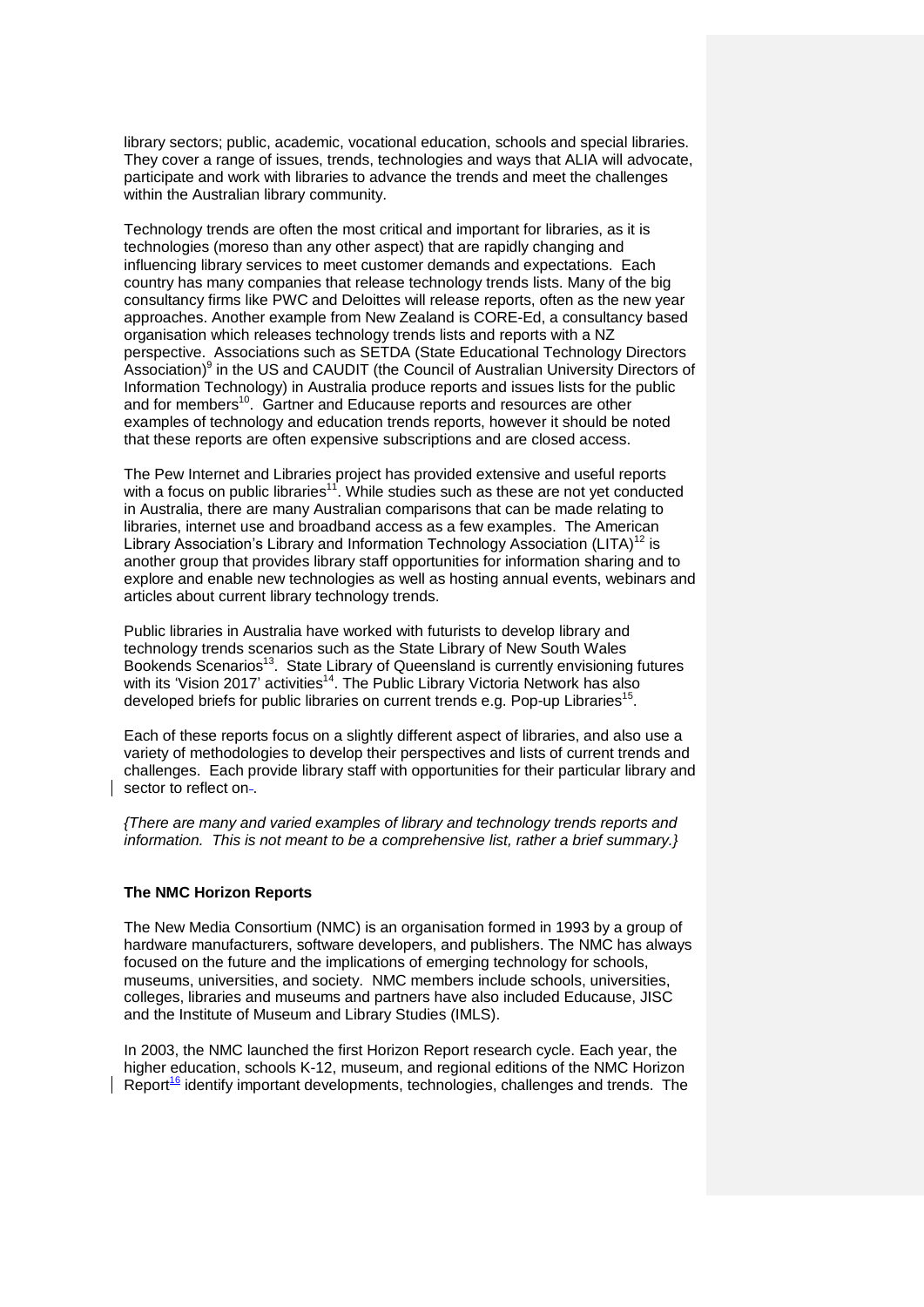reports are aimed primarily at the higher education sector as it relates to technology. Specific editions e.g. the Museum edition were subsequently produced to meet a need to focus on the differences for particular sectors.

The first Horizon Report Australia & New Zealand Edition Technology Report was released in December 2008, and have been produced each year since. The Australian reports are useful, as they provide a focus for our particular region, and highlighted slightly different trends, which reflected local priorities at the time. For decision makers, it enables a localised discussion and confirmation of how trends might be changing at different paces in different regions depending on a range of factors.

The NMC Horizon Report series and the NMC's regionally focused Technology Outlooks allow the education community to benchmark their work with others around the world, to see where the most exciting and innovative applications of educational emerging technology and issues are currently unfolding, and to incorporate examples of projects already delivering on the trends. The NMC is often regarded as an important collective voice in advancing innovation in learning-focused organisations and cultural institutions such as museums and libraries.

Libraries, especially academic and research libraries, traditionally focussed on the freely downloadable NMC Technology Outlook Horizon reports, utilising the content and listed trends to define their focus on specific future directions, and assisting with confirming decisions to invest in particular new technologies or services. As academic libraries are often aligned with IT services, these trends lists and discussions become a part of planning and direction-setting. It is essential to have evidence-based resources and reports that re-confirm why your organisation is investing time, money and resources into certain technologies.

## **The first NMC Horizon Report Library Edition in 2014**

Libraries, like the NMC, have the goal of being catalysts for discussion, and convening people around new ideas that encourage exploration and experimentation. The first Library edition of the Horizon series was published in August 2014<sup>17</sup>.

#### **The methodology**

The process used to research and create the NMC Horizon Report: 2014 Library Edition is consistently used across all the research conducted within the NMC Horizon report projects. All editions of the NMC Horizon Report are informed by both primary and secondary research. Dozens of meaningful trends, challenges, and emerging technologies are examined for possible inclusion in the report for each edition. Every report draws on the considerable expertise of an international expert panel that first considers a broad set of important trends, challenges, and emerging technologies. The panel then examines each of them in progressively more detail, reducing the set until the final listing of trends, challenges, and technologies is selected. This process takes place online, where it is captured in the NMC Horizon Project wiki and openly accessible. The wiki used for the NMC Horizon Report: 2014 Library Edition<sup>18</sup> provides a record of the collaborative efforts of the primary researchers and the expert panel members. The wiki is also a transparent and realtime view for those who are interested, and who also might contribute into the work of the project through accompanying conversations on social media.

The work of the expert panel is conducted using the Delphi method.<sup>19</sup> The Expert Panel discusses and then ultimately makes the decisions about what will be included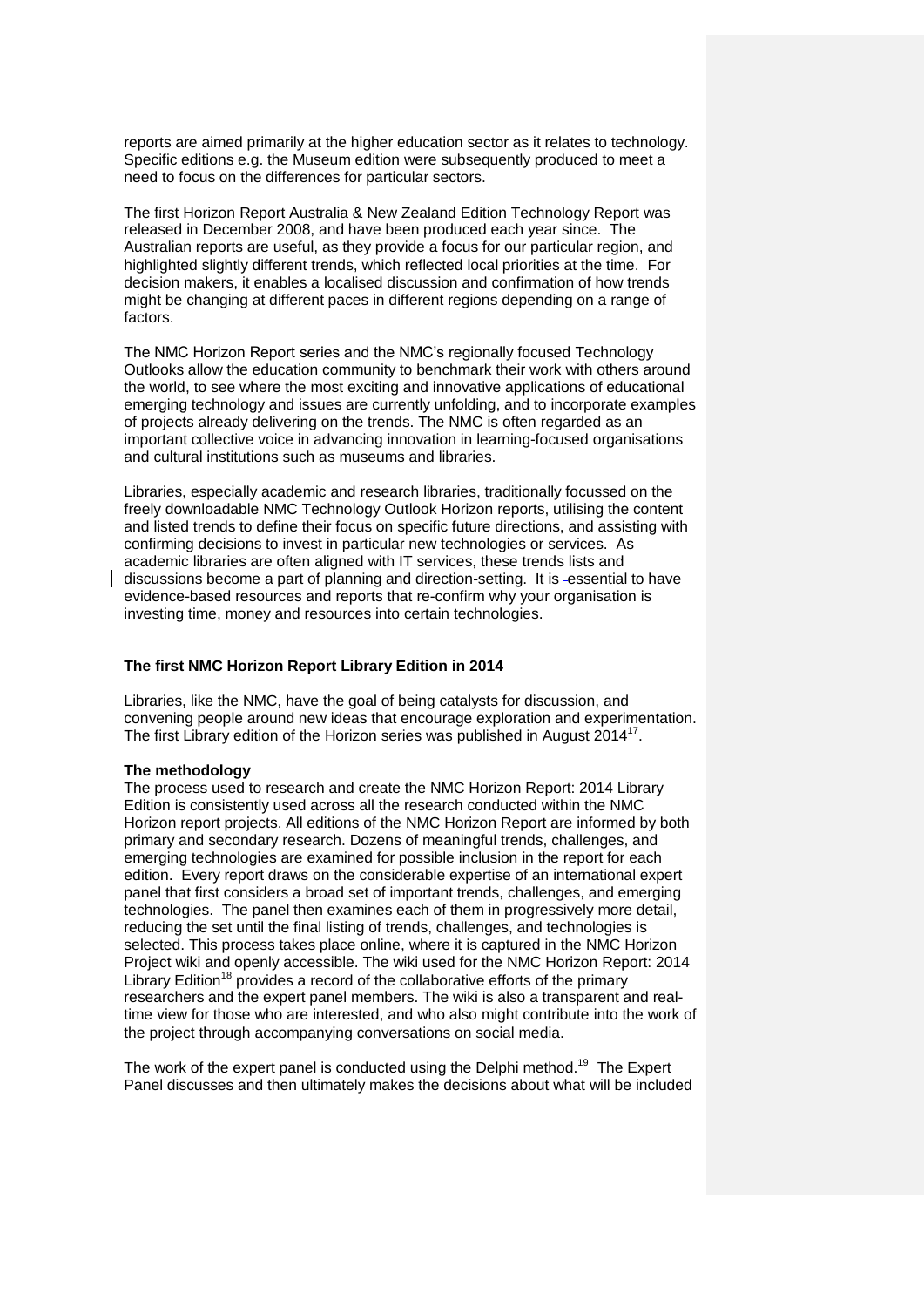$\vert$  in the report through the voting methodology. These decisions are collated, edited and written by the staff at NMC with research partner universities. The NMC uses that work as the foundation for the writing and background research. Dozens of potential topics are considered by the Horizon Expert Panel before the final six are selected.

There were two rounds of Delphi-style voting to determine the final selection of trends, challenges and technologies. The analogy used is from the Survivor TV series, where individual trends are prioritised and then 'voted off the island' by the expert panel members. The trends and emerging technologies are also ranked in terms of an adoption timeline i.e fast moving (1-2 years), mid-range (3-5 years), or long-range (5+ years). The challenges are categorised into; solvable (we know the solutions and are working on implementing them), difficult (we understand the challenge but are still figuring out solutions), and wicked (challenges that are seemingly impossible to define, let alone solve).

#### **The 'experts'**

The call for international expert panel members for the Horizon Report Library Edition was conducted in April 2014. The panel was quickly formed and the main body of contribution occurred in April and May 2014. **T**he 2014 report brought together 47 library and technology experts from 16 countries on five continents. Panel members were nominated and selected from a variety of types of libraries, with a higher education focus. Other experts included technology futurists with an interest or connection with the library industry, and academics in the field. It should be noted that for the 2014 Library Edition report there were no experts from African, Middle Eastern or South American countries. Panel members from these regions are encouraged to nominate for future library horizon expert panels to make the reports more international. There were a few panel members from research libraries/cultural institutions such as State Libraries as well as consultants, academics, university librarians and technologists. The 2014 Library Edition included research input from staff at the University of Applied Sciences (HTW) Chur, Technische Informationsbibliothek (TIB) Hannover and the ETH-Bibliothek Zurich. The Australian expert panellists convened via teleconference to discuss the online collaborative methods, the trends of significance and regional perspectives on the trends.

### **The experience**

As predicted, it was a fun and illuminating process. As an expert panel member, it was certainly a new experience to be formed into a large online team in such a short period of time. Remote collaboration -can be quite unfamiliar territory for some, and it's something that does take practice, confidence and 'learning the ropes'. Thankfully there were many experts who had already been on other NMC online collaborations that lead the way. It was clear that everyone on the expert panel had various strengths and perspectives. There were many trends to comment on, to consider and decide on their relevance and importance, and all within a short timeframe in addition to normal work and life commitments. As an expert panel member on a slightly different timezone, it was always interesting to see the work of other panel members overnight. There was a continuous 24x7 input and collaboration cycle panel input for a few weeks. It was a rewarding, useful and interesting voluntary experience, where I would say that all of the 2014 panel members learnt new things, made connections with colleagues and shared insights and opinions.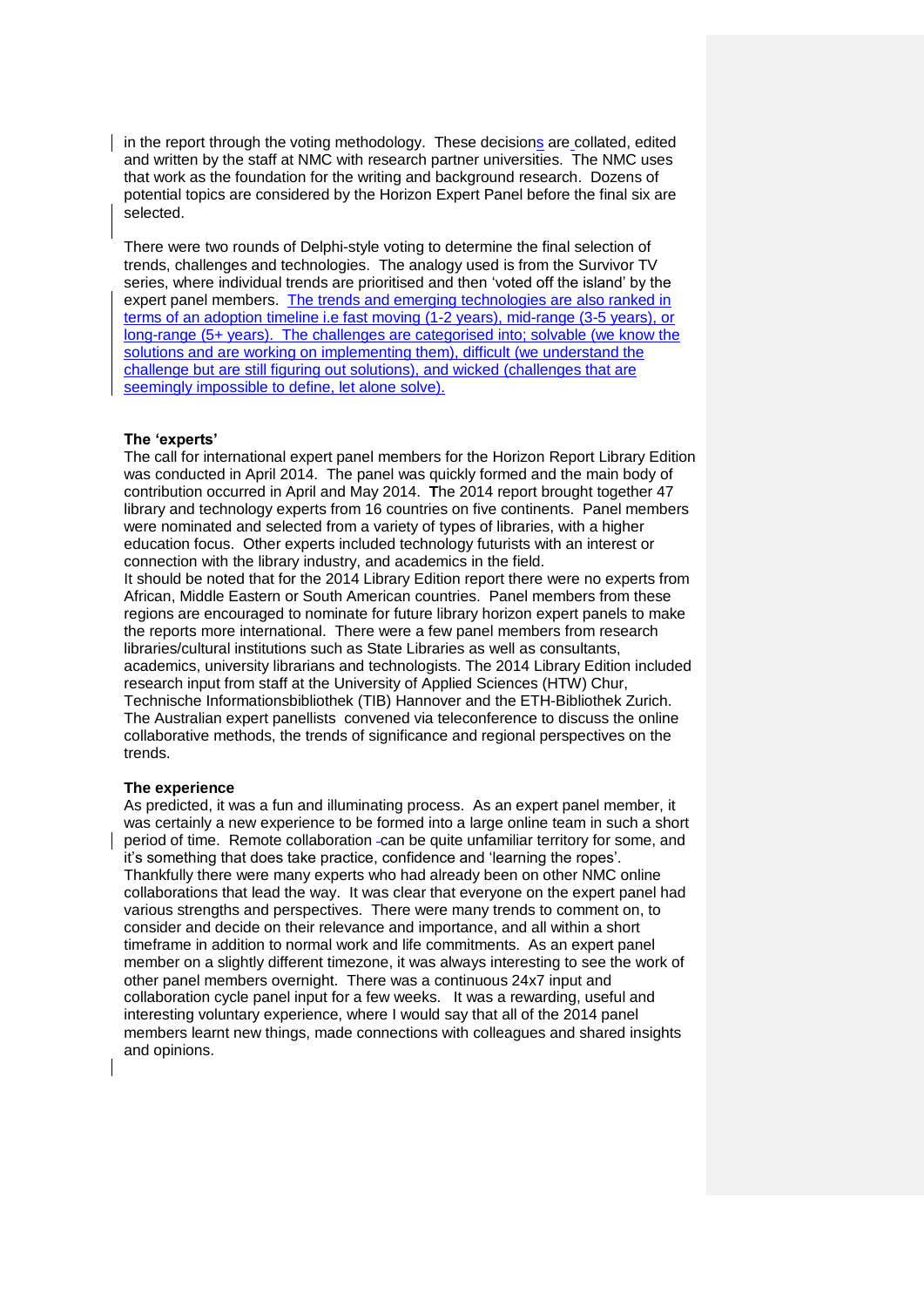#### **The results**

Once the rounds of research and wiki collaborations are complete, the staff at NMC write the report very quickly. While you might say that it is 'templated', it's also a system that works. The consistency of the reports is also useful to be able to compare over time the change and evolution of the trends.

The NMC Horizon Report: 2014 Library Edition was launched at the International Federation of Library Associations (IFLA) World Library and Information Congress in Lyon in August 2014. Six key trends, six significant challenges, and six emerging technologies are identified across three adoption horizons from one to five years.

Key Ttrends:

Increasing Focus on Research Data Management for Publications Prioritization of Mobile Content and Delivery Evolving Nature of the Scholarly Record Increasing Accessibility of Research Content Continual Progress in Technology, Standards and Infrastructure Rise of New Forms of Multidisciplinary Research

Challenges:

Embedding Academic and Research Libraries in the Curriculum Rethinking the Roles and Skills of Librarians Capturing and Archiving the Digital Outputs of Research as Collection Material Competition from Alternative Avenues of Discovery Embracing the Need for Radical Change Maintaining Ongoing Integration, Interoperability and Collaborative Projects

Developments / Technologies:

Electronic Publishing Mobile Apps Bibliometrics and Citation Technologies Open Content The Internet of Things Semantic Web and Linked Data

Each of the trends, challenges and developments are summarised and discussed in the report as well as examples of initiatives or innovative projects that demonstrate progress in relation to that particular aspect. Many of the examples are US focussed, however projects from all over the world are provided on the wiki and similar examples can often be found in your local region. Many Australian libraries have similar projects currently planned or being implemented.

The Key Trends horizon timelines included predicting trends and issues that were Fast (1-2 years), Mid-Range (3-4 years) or Long-range (5 years or more). Some libraries may adopt or be influenced by a trend sooner than others. The aim of the NMC reports is to identify emerging technologies with a strong likelihood of adoption in academic and research libraries. In other words, on average, an academic library is likely to have a number of the trends and technologies already influencing change in their institution. The 2014 Horizon library report is academic library focussed, however many of the trends and wicked challenges cross library sectoral boundaries.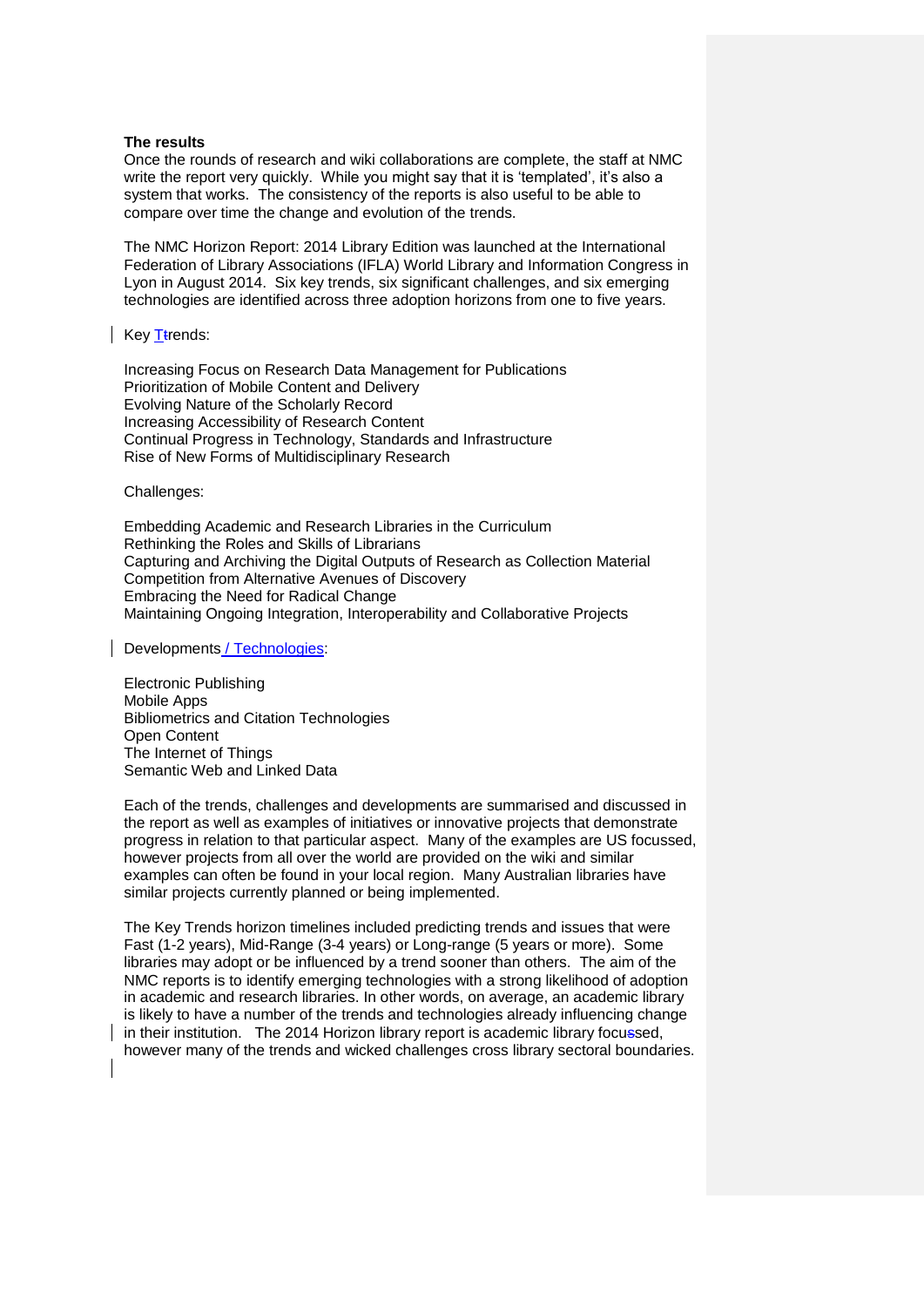There could be questions like "Why did you leave a current trend out of the report?" Many trends are discussed but voting is required to make the final decisions. The wiki provides many more comments, links and research into other potentially future trends topics. As of December 2014, the first Horizon Library report download count was 1.5 million across 112 countries with the top 5 countries downloading the report being 1. USA 2. Australia 3. UK 4. Canada 5. Germany ; a demonstration of the report's impact, reach, authority and relevance.

"My library is doing great things or has an innovative project that I think should have been included in the report". The response to this is: It's time get ready to nominate your projects for the next report. You can also be part of the conversation via social media and the #NMChz hashtag by identifying your particular project or contribution. Consider nominating yourself or someone from your library for the next expert panel. Similarly, with reports such as the IFLA Trends Reports and the ALIA Future of the Profession reports, discuss the trends with your library leadership team and colleagues to determine the relevance to your library.

## **Realities**

Many library leaders and staff might look at trends reports and say; "We won't ever be able to do that in our library"; "We don't have enough money for new technologies"; "Why is that relevant to us?" There might also comments like "That's a trend for public libraries, it has no relevance for academic libraries". There's always many arguments from a range of staff as to which trends are more appropriate for particular sectors and particular libraries. It should however be recognised that there are always crossovers between library sectors.

Each of the six trends, challenges and developments identified by the expert panel in the 2014 NMC report has numerous implications for academic and research libraries. If libraries do not remain relevant and current in their relative environments and be aware of alignments, new services, technologies and facilities that they need to innovate and lead in before other parts of their organisation do, they will be marked for further review, budget cuts and downsizing. Change is not only inevitable, but a sign of success, especially in the higher education and research sector.

While not every library can be at the cutting edge of every innovation or library trend discussed in the Horizon Reports, it is important that library staff maintain their awareness of the wide range of issues and trends. Decision makers will consistently ask library staff to compare their services and technological offerings with other libraries e.g. "So how does our library compare with X library (of a similar type)". It is important for us to be able to make comparisons about where our library might differ due to circumstances or align and the example might be relevant and applicable to advance library services. Each new trends report may have only one or two relevant topics, trends or issues for your particular library, and your library's circumstances, size, budget, staffing etc. Your library staff may also have hidden and new talents that can enable your library to lead with a particular trend as it comes into focus. Regularly ask your staff if they are interested in following up or making new plans around a new technology, trend or challenge.

Trends reports are useful when talking with library decision makers and funders, to be able to benchmark new ideas and proposals. They can confirm the appropriateness of proposing something on a local level and makes a comparison internationally. For example; makerspaces, the use of mobile applications or the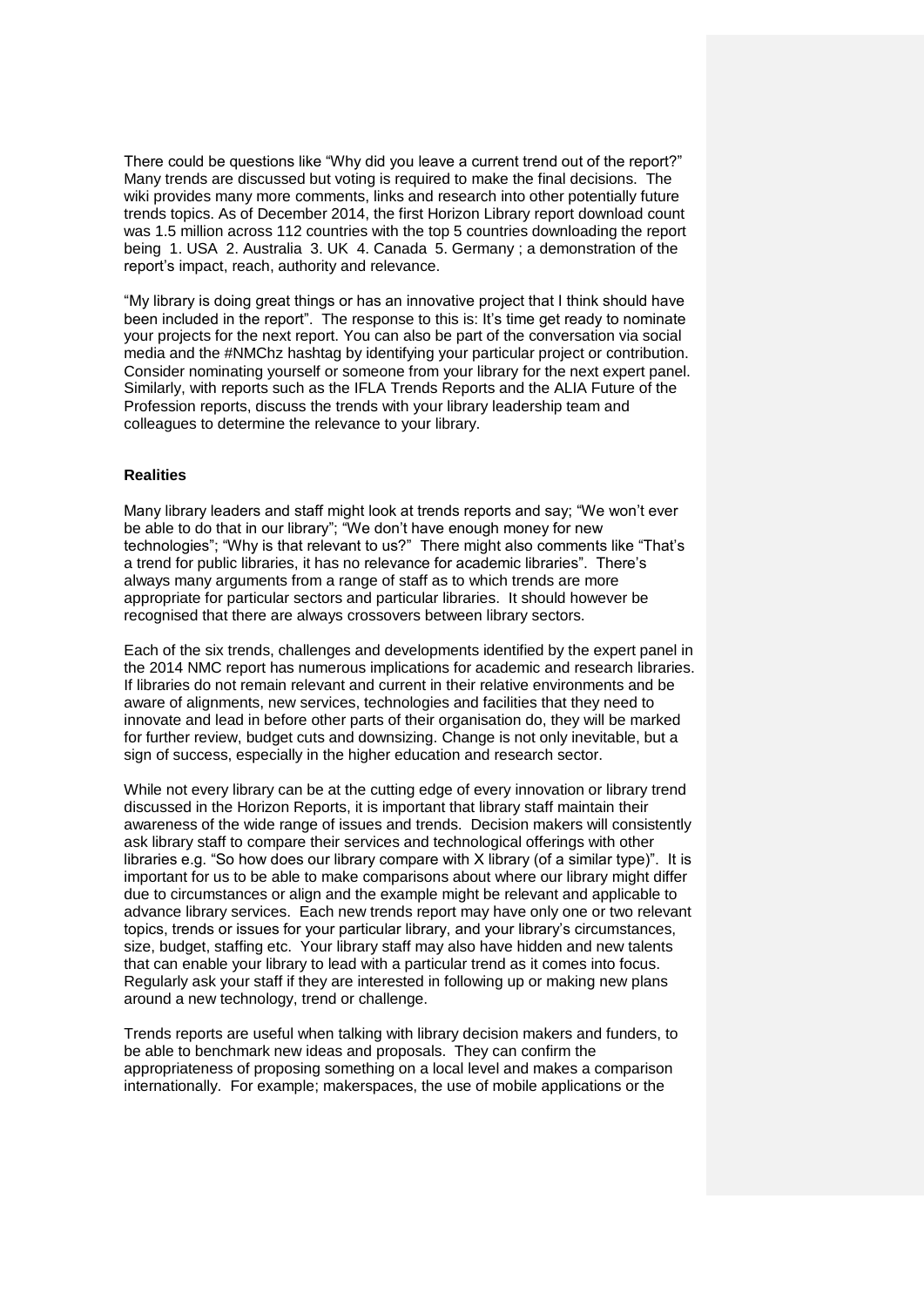provision of particular services such as advanced bibliometrics are all current topics for academic libraries.

Trends reports offer perspectives on potential changes to library workforce planning. Into these reports creep new job titles, or insights into where future job skills will be required. These are all useful considerations for new librarians looking at how they can craft a long career in the industry.

Technology trends reports and discussions are a valuable guide for strategic technology planning. Actively using technology trends comparisons contributes to meeting standards for academic and research libraries. For example they align well with two of the Association of College and Research Libraries (ACRL) Standards for Academic Libraries:

7.9 The library has the IT infrastructure needed to collect, analyse, and use data and other assessments for continuous improvement.

8.6 Personnel responsible for enhancing and maintaining the library's IT infrastructure keep current with library technology applications and participate in ongoing training.

During 2015 Australian university libraries through the Council of Australian University Librarians (CAUL) will be discussing how to develop a similar set of standards for Australian academic libraries.

### **"Make your own future" – implementing trends**

Library leaders and staff, from all types of libraries, will continue to advance the ways in which libraries serve their clients and deliver new and innovative services, resources and facilities. "The best way to predict the future is to create it" (a quote often credited to both Abraham Lincoln and Peter Drucker). Library trends reports are just one way to spark discussions about innovation, learning and creativity. All library staff can choose one or two trends that are relevant to your position and your library and make a start on progressing how your library responds to the trend. Use the toolkits and resources supplied with the reports to create activities, proposals and discussions with your library staff and decision makers. Collaborate with colleagues to work on new and innovative projects and research. Align new developments with your organisation's strategic vision, goals and plans and perhaps track your own progress over the horizon timelines. The ability to be able to keep pace with change will continue to assist in demonstrating relevance, timeliness and flexibility of services to ensure the continued evolution of your library.

## **REFERENCES**

l

1 *Library Trends Journal*. 2014. Accessed January 2, 2015. [http://www.press.jhu.edu/journals/library\\_trends/](http://www.press.jhu.edu/journals/library_trends/)

2 *IFLA Trends Report*. 2014. Accessed January 2, 2015. [http://trends.ifla.org](http://trends.ifla.org/)

3 Johnson, L., Adams Becker, S., Estrada, V., and Freeman, A. 2014. *NMC Horizon Report: 2014 Library Edition*. Austin, Texas: The New Media Consortium. Accessed January 2, 2015.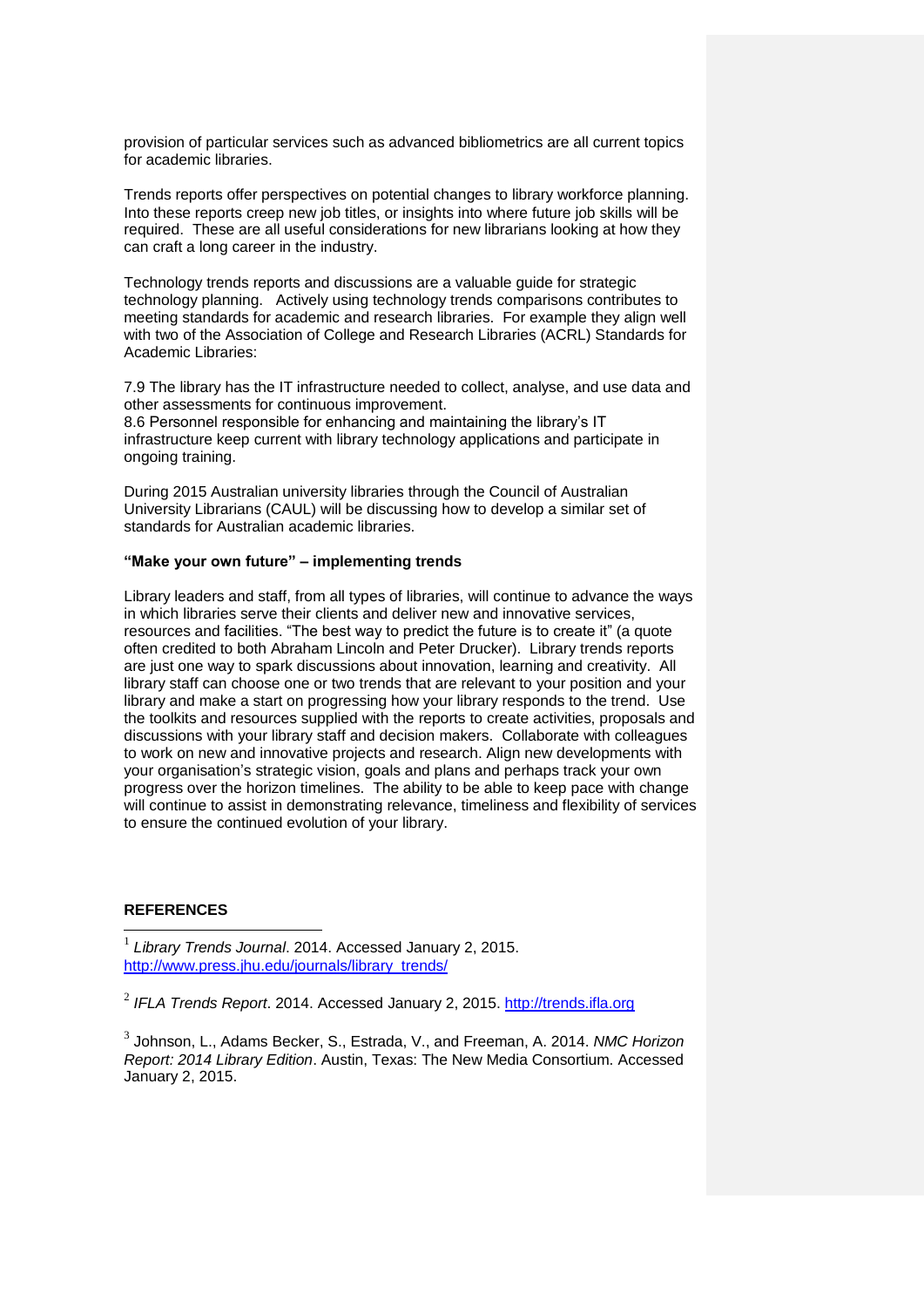<http://www.nmc.org/publication/nmc-horizon-report-2014-library-edition/>

 $\overline{a}$ 

<sup>4</sup> *Emerging Future: Technology Issues and Trends MOOC*. 2012. Accessed January 2, 2015. <http://ischool.sjsu.edu/emerging-future-technology-issues-and-trends-mooc>

5 *Institute for the Future – Technology Horizons conference*. 2014. Accessed January 2, 2015. <http://www.iftf.org/what-we-do/events/technology-horizons-2014-conference/> <http://www.iftf.org/what-we-do/events/technology-horizons-2014-conference/>

 $6$  MLIS Colloquium. 2013. "Panel Discussion: Emerging technologies and trends in the library world". YouTube video, posted March 6, 2013. Accessed January 2, 2015.<https://www.youtube.com/watch?v=ACDoINzoPss>

<sup>7</sup> Da Vinci Institute. 2008. 2015. *The Future of Libraries*. Accessed January 2, 2015. <http://www.davinciinstitute.com/papers/the-future-of-libraries/>

8 Australian Library and Information Association. 2014. *ALIA Futures: Future of the LIS Profession reports.* Accessed January 2, 2015. <https://www.alia.org.au/futureoftheprofession>

<sup>9</sup> SETDA. 2015. *National Trends*. Accessed January 2, 2015. <http://www.setda.org/about/advocacy/ed-esea/>

<sup>10</sup> Council of Australian University Directors of Information Technology. 2015. *CAUDIT Top Ten Issues.* Accessed January 2, 2015. <https://www.caudit.edu.au/caudit-top-ten-issues>

<sup>11</sup> *Pew Internet: Libraries.* 2015. Accessed January 2, 2015. [http://libraries.pewinternet.org](http://libraries.pewinternet.org/)

<sup>12</sup> American Library Association. 2015*. Library Information Technology Association (LITA).* Accessed January 2, 2015[.http://www.ala.org/lita/](http://www.ala.org/lita/)

<sup>13</sup> State Library of New South Wales. 2009. *The Bookends Scenarios*. Accessed January 2, 2015 [http://www.sl.nsw.gov.au/services/public\\_libraries/docs/bookendsscenarios.pdf](http://www.sl.nsw.gov.au/services/public_libraries/docs/bookendsscenarios.pdf)

<sup>14</sup> State Library of Queensland. 2014*. Vision 2017*. Accessed January 2, 2015 <http://plconnect.slq.qld.gov.au/manage/21st-century-public-libraries/vision2017>

<sup>15</sup> *Public Libraries Victoria Network*. n.d. Accessed January 2, 2015 <http://www.plvn.net.au/node/20>

<sup>16</sup> *NMC Horizon Project Reports*. 2015. Accessed January 2, 2015. <http://www.nmc.org/nmc-horizon/>

<sup>17</sup> Johnson, L., Adams Becker, S., Estrada, V., and Freeman, A. (2014). NMC Horizon Report: 2014 Library Edition. Austin, Texas: The New Media Consortium. Accessed January 2, 2015

<http://www.nmc.org/publication/nmc-horizon-report-2014-library-edition/>

**Formatted:** Font: Italic

| Formatted: Font: Italic                                    |
|------------------------------------------------------------|
|                                                            |
| Formatted: Font: (Default) Arial,<br>11 pt, English (U.S.) |
| Formatted: Not Highlight                                   |
| <b>Field Code Changed</b>                                  |
| Formatted: Not Highlight                                   |
| Formatted: Not Highlight                                   |